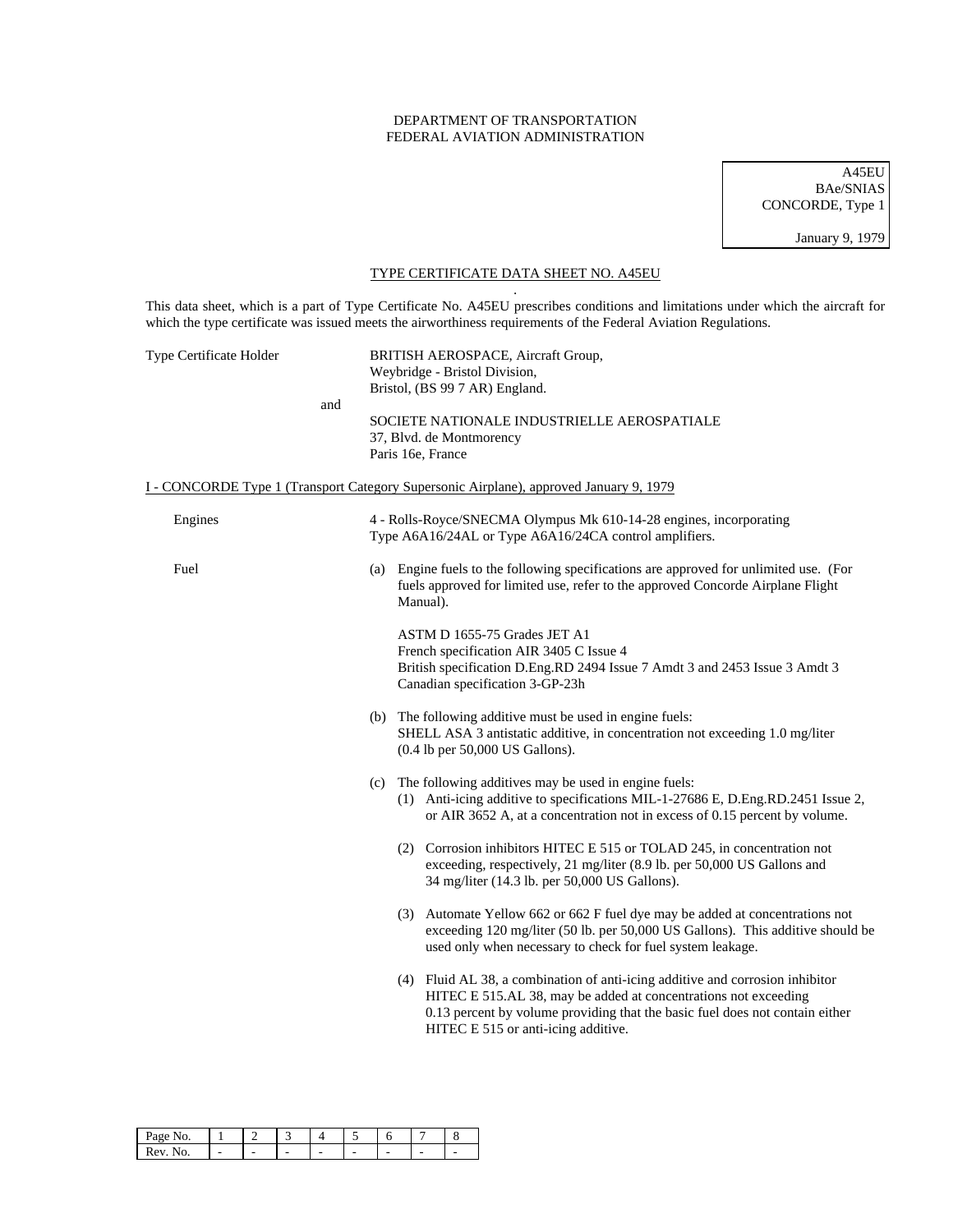# Oil The following oils are approved for the OLYMPUS engines:

| RР           | <b>ENER JET</b> | 523      |
|--------------|-----------------|----------|
| ESSO         | ETO             | 25       |
| <b>MOBIL</b> | RМ              | $193A-3$ |
| SHELL        | ASTO            | 555      |

The following oils are approved for the Integrated Drive Generator:<br>ESSO ETO 25 ESSO ETO 25<br>
ESSO ENCO 2380 **ENCO** 

| Engine limits |  |
|---------------|--|

|                          | <b>Static Thrust</b> |             |                               |                 |                    |
|--------------------------|----------------------|-------------|-------------------------------|-----------------|--------------------|
|                          | (Lbs)                | $N1*$ (Low  | $N2*$ (High                   | $***$           |                    |
| Condition                | SL - ISA             | Compressor) | Compressor)                   | <b>EGT</b>      | Time Limit         |
| Start and relight        |                      |             |                               | $550^{\circ}$ C | 2 sec.             |
| ***Contingency           | 38.130               | 102%        | 106.8%                        | $883^{\circ}$ C | $2.5$ sec.         |
| Takeoff (with reheat)    | 37,080               | 102%        | 105.7%                        | $806^{\circ}$ C | $5 \text{ min.}$   |
| Takeoff (without reheat) | 31,350               | 102%        | 105.7%                        | $806^{\circ}$ C | $5 \text{ min.}$   |
| Reheated climb           | 32,800               | 102%        | 105.1%                        | $755^{\circ}$ C | $15 \text{ min}$ . |
| Maximum continuous       | 28,800               | 102%        | 105.3%                        | $736$ °C        | Unrestricted       |
| Idle                     |                      |             | $60\%$ (min)                  |                 | Unrestricted       |
| Maximum overspeed        |                      | 108.5%      | 110.0%                        |                 | $20 \text{ sec.}$  |
| Reverse (ground)         |                      |             | 98.0%                         |                 | 30 sec.            |
| Reverse (flight)         |                      |             | (as obtained at reverse idle) |                 | 4 min.             |
|                          |                      |             |                               |                 |                    |

\*100%  $N_1 = 6,500$  rpm; 100%  $N_2 = 8530$  rpm.

 \*\*E.G.T. limitations vary with total temperature as presented in the approved Concorde Airplane Flight manual; the values shown herein are the highest authorized.

\*\*\*Eligible only with unlimited-type fuels.

| Oil Temperature:                        |                      |                 |
|-----------------------------------------|----------------------|-----------------|
| - Maximum for start of takeoff          | $125^{\circ}$ C<br>÷ |                 |
| - Maximum take off & transient (5 min.) | $195^{\circ}$ C      |                 |
| - Maximum for continuous operation      | $190^{\circ}$ C      |                 |
| - Minimum for motoring cycle            | $-40^{\circ}$ C      |                 |
| - Minimum for starting                  | $-35^{\circ}$ C      |                 |
| - Minimum for advance above idle        | $-20^{\circ}$ C      |                 |
| Oil Pressure:                           | Pre-Mod              | Post-Mod        |
|                                         | 8562                 | 8562            |
| - Minimum for continued operation       | 13 psi               | 5 psi           |
| - Minimum for takeoff                   | 18 psi               | $10$ psi        |
| Fuel Temperature:                       | Kerosene             | Wide-Cut        |
|                                         | <b>Type</b>          | Type            |
| - Minimum for starting                  | -40°C $\,$           | $-40^{\circ}$ C |
| - Minimum for advance above idle        | $20^{\circ}$ C       | $-40^{\circ}$ C |
| - Maximum for continuous operation      | $150^{\circ}$ C      | $50^{\circ}$ C  |
| - Maximum transient (2 min.)            | $170^{\circ}$ C      | $50^{\circ}$ C  |
| <b>Fuel Pressure:</b>                   |                      |                 |
| - Minimum at engine inlet               | $12.5$ psia          | 20 psia         |
| - Maximum fuel filter differential      |                      |                 |
|                                         | 7 psi                | 7 psi           |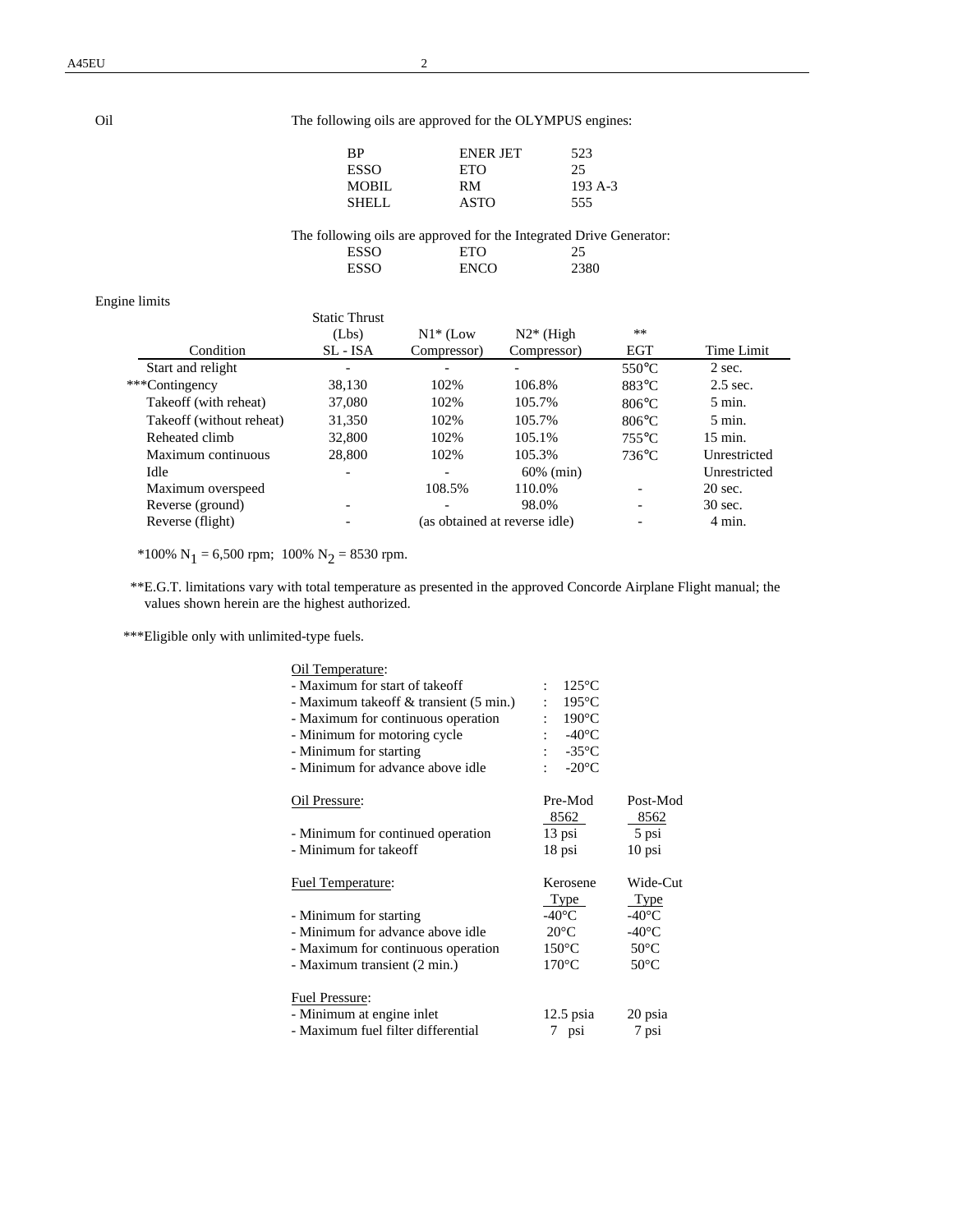Airspeed limits (IAS)

|     | Vmo/Mmo (Maximum operating limit                                                                                                                                   | : (As presented in the speed and<br>Mach number) approved Concorde AFM)                           |
|-----|--------------------------------------------------------------------------------------------------------------------------------------------------------------------|---------------------------------------------------------------------------------------------------|
| Va  | (Manoeuvring)                                                                                                                                                      | : (As presented in the approved<br>Concorde AFM)                                                  |
| Vla | (Lowest authorized)                                                                                                                                                | : (As presented in the approved<br>Concorde AFM)                                                  |
| Vlo | (Landing gear operation)                                                                                                                                           | : $270$ kts (M 0.7)                                                                               |
| Vle | (Landing gear extended)                                                                                                                                            | : $270$ kts (M 0.7)                                                                               |
| V   | (Nose/visor)<br>Visor down or operating                                                                                                                            | : $325$ kts (M 0.8)                                                                               |
|     | Nose 5° or operating<br>between UP and 5°:                                                                                                                         | 325 kts (M 0.8)                                                                                   |
|     | Nose DOWN or operating<br>between 5° and DOWN                                                                                                                      | : 270 kts @ altitudes below<br>20,000 ft.                                                         |
| V   | (Landing lights)<br>Max. speed for extension,<br>retraction or extended<br>position.                                                                               | $: 270$ kts                                                                                       |
| Vmc | (Minimum control speed<br>with the critical engine<br>inoperative)                                                                                                 |                                                                                                   |
|     | On the ground<br>Vmcg<br>In flight (takeoff)<br>Vmc<br>In flight (approach) Vmcl                                                                                   | $: 116$ kts<br>$: 132$ kts<br>$: 150$ kts                                                         |
| V   | (Tire limit speed)                                                                                                                                                 | : (As presented in the<br>approved Concorde AFM)                                                  |
| V   | (Max. for windscreen)<br>wiper operation)                                                                                                                          | 325 kts.<br>÷                                                                                     |
| V   | (Max. for fuel jettison)                                                                                                                                           | : $M = 0.93$                                                                                      |
|     | Miscellaneous Limitations:<br>- Maximum total temperature, Tmo<br>- Maximum positive incidence<br>- Maximum negative pitch attitude<br>- Nose position for takeoff | $127^{\circ}$ C<br>$16.5^\circ$<br>$-5.5^{\circ}$ above M = 1.0<br>$\ddot{\cdot}$<br>$-5^{\circ}$ |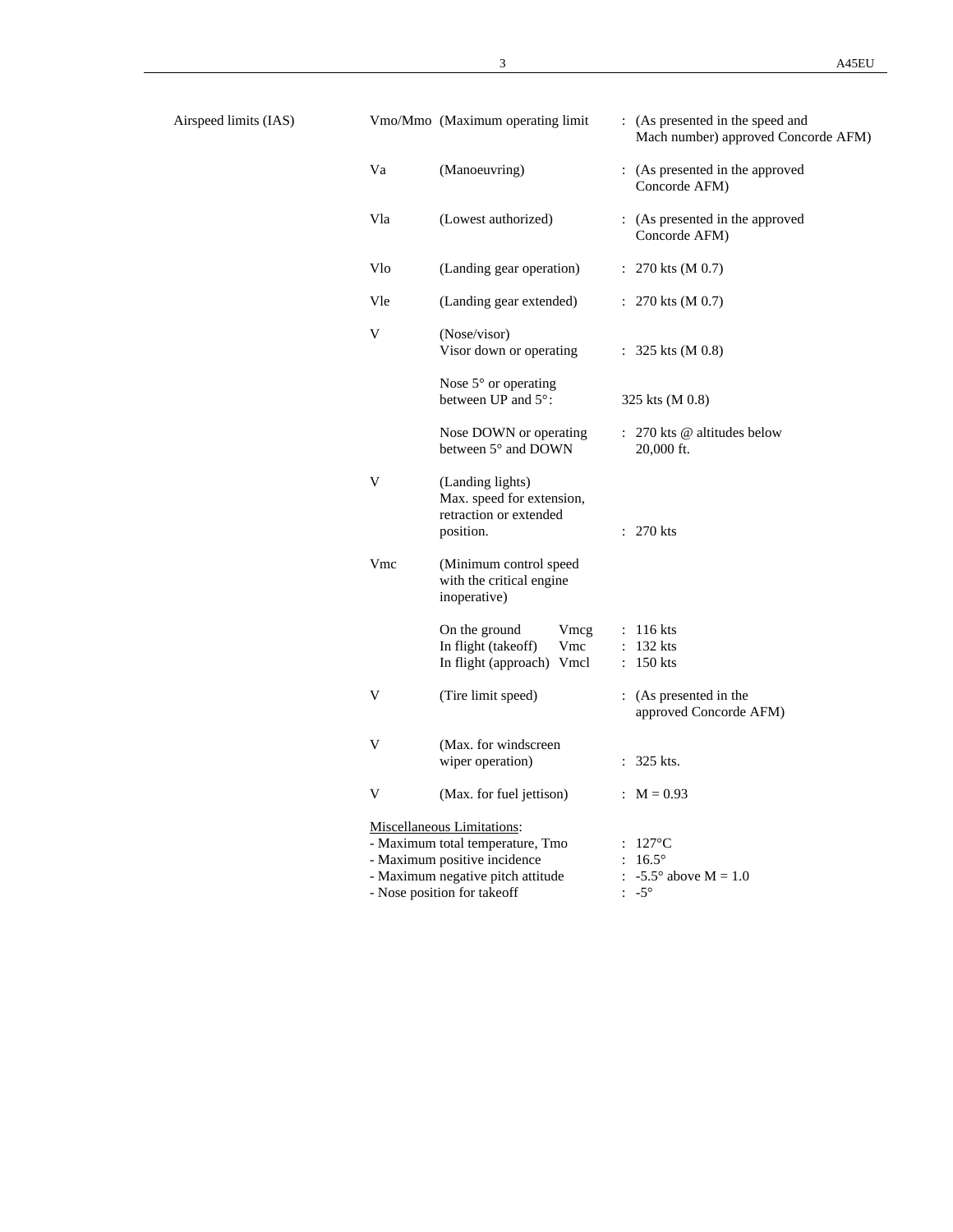C.G. range (Landing gear extended)

|                        |                  | <b>FORWARD</b> |         |         | AFT        |                |  |
|------------------------|------------------|----------------|---------|---------|------------|----------------|--|
| Weight                 | Landing          | En route       | Takeoff | Landing | En route   | Takeoff        |  |
| Above                  |                  |                |         |         |            |                |  |
| 96,000 kg (211,640 lb) | 52.5%            | <b>See</b>     | All     | All     | <b>See</b> | All tanks full |  |
| 96,000 kg (211,640 lb) | Linear variation | Approved       | weights | weights | Approved   | except tank 11 |  |
| tο                     | between 52.5%    | Airplane       | 52.5%   | 52.5%   | Airplane   | 54%            |  |
| 88,000 kg (194,010 lb) | and $52\%$       | Flight         |         |         | Flight     |                |  |
| <b>Below</b>           |                  | Manual.        |         |         | Manual     | Other          |  |
| 88,000 kg (194,010 lb) | 52%              |                |         |         |            | conditions     |  |
|                        |                  |                |         |         |            | 53.5%          |  |

|                                 | Landing gear retraction moment is $-1470$ m.kg $(-10,635$ ft.lb).<br>(Gear retraction moves C.G. forward approximately 0.03% $C_0$ .)                                                                                          |                                                                                                                                                                                                                                                                     |                                                      |  |  |  |
|---------------------------------|--------------------------------------------------------------------------------------------------------------------------------------------------------------------------------------------------------------------------------|---------------------------------------------------------------------------------------------------------------------------------------------------------------------------------------------------------------------------------------------------------------------|------------------------------------------------------|--|--|--|
| Datum                           |                                                                                                                                                                                                                                | The datum for center-of-gravity computations is a vertical reference plane located 8.333<br>feet (2.540 m) forward of Fuselage Station XA.0. A reference rigging point "C" is<br>provided on the airframe 83.172 feet (25.351 m) aft of the datum at 13.66% $C_0$ . |                                                      |  |  |  |
| M.A.C.                          |                                                                                                                                                                                                                                | The "reference root chord" $(C_0)$ is 90.748 feet (27.660 m) in length; its leading edge is<br>located $70.771$ feet $(21.570 \text{ m})$ aft of the datum.                                                                                                         |                                                      |  |  |  |
| Leveling means                  | Clinometer on the cabin rails.                                                                                                                                                                                                 |                                                                                                                                                                                                                                                                     |                                                      |  |  |  |
| Maximum weights<br>(See NOTE 4) | - Taxi weight<br>- Takeoff weight<br>- Landing weight<br>- Zero fuel weight                                                                                                                                                    | 186,880 kg<br>185,070 kg<br>$111,130 \text{ kg}$<br>92,080 kg                                                                                                                                                                                                       | 412,000 lb<br>408,000 lb<br>245,000 lb<br>203,000 lb |  |  |  |
| Minimum crew                    | For all flights: Pilot, copilot and third crew member capable of performing the duties of<br>a flight engineer (systems operator).                                                                                             |                                                                                                                                                                                                                                                                     |                                                      |  |  |  |
| Maximum passengers              | 128 - based on compliance with FAA emergency evacuation demonstration requirements<br>$(FAR 25.803(c))$ - See approved interior arrangement drawing for maximum passenger<br>capacity approved for each airplane as delivered. |                                                                                                                                                                                                                                                                     |                                                      |  |  |  |

Maximum baggage

|                  | Total                          | Running<br>Load Limit | Floor Strength<br>Limit |
|------------------|--------------------------------|-----------------------|-------------------------|
| Under floor hold | 995 kg                         | $320 \text{ kg/m}$    | 488 kg/m <sup>2</sup>   |
| Forward of door  | $(2,194 \text{ lb})$           | $(210 \text{ lb/ft})$ | $(100 \text{ lb/ft}^2)$ |
| Aft of door      | 585 kg<br>$(1,290 \text{ lb})$ |                       |                         |
| Rear hold        | $2,767$ kg                     | $670 \text{ kg/m}$    | 488 kg/m <sup>2</sup>   |
| Lashed freight   | $(6,100 \text{ lb})$           | $(450 \text{ lb/ft})$ | $(100 \text{ lb/ft}^2)$ |
| or               |                                |                       |                         |
| Unlashed freight | $2,268$ kg                     |                       |                         |
|                  | (5,0001b)                      |                       |                         |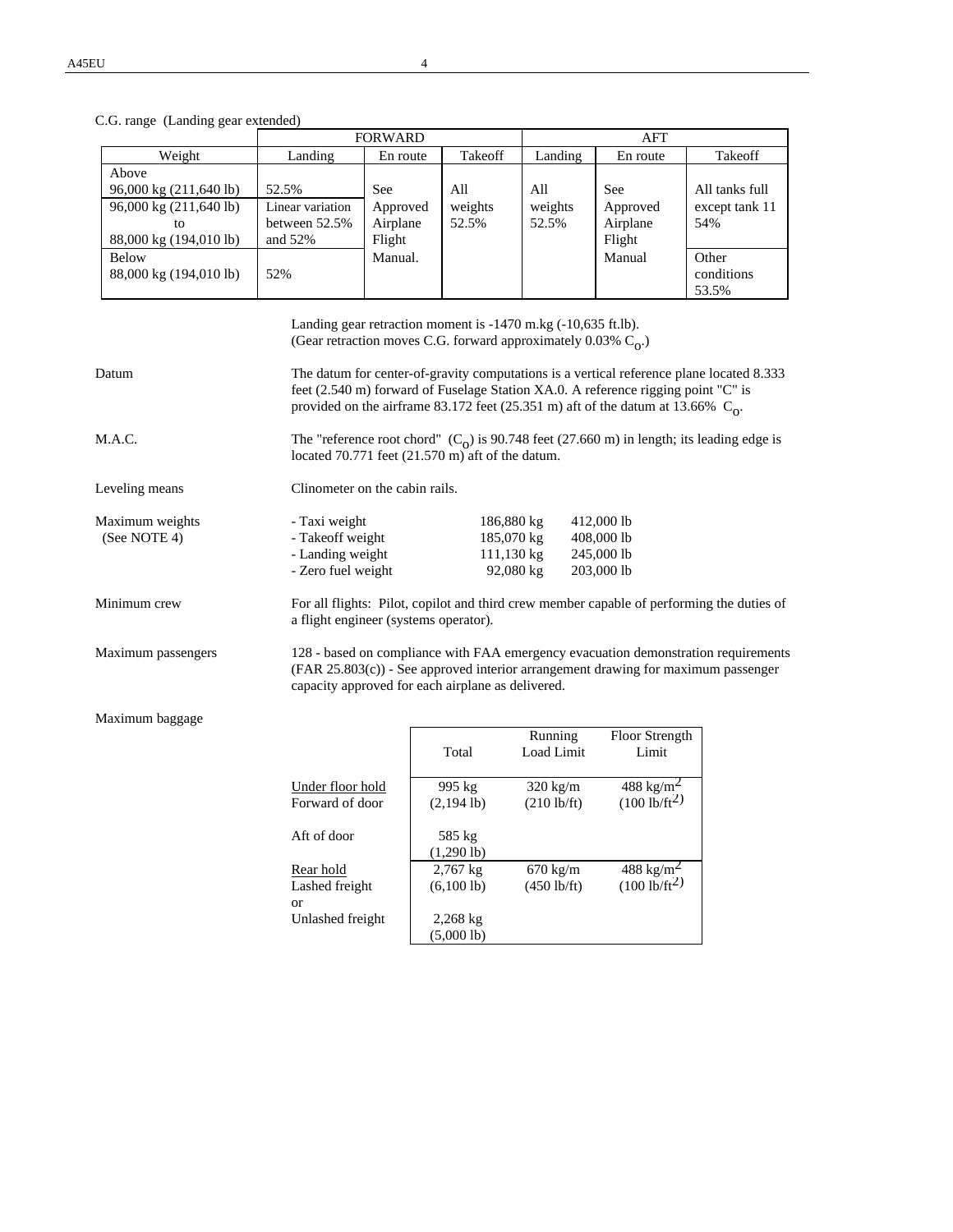Fuel capacity Fuel tank capacity (lb) - (At density of 6.68 lb/US Gallon).

| Tank No.       | Usable Weight | Total Weight | Arm (% MAC) |
|----------------|---------------|--------------|-------------|
| 1              | 9,348         | 9,361        | 39.80       |
| $\overline{c}$ | 10,176        | 10,207       | 76.10       |
| 3              | 10,176        | 10,207       | 76.10       |
| 4              | 9,348         | 9,361        | 39.80       |
| 5              | 16,032        | 16,072       | 49.40       |
| 5A             | 4,956         | 4,963        | 74.80       |
| 6              | 25,803        | 25,889       | 66.70       |
| 7              | 16,490        | 16,525       | 64.70       |
| 7Α             | 4,956         | 4,963        | 74.80       |
| 8              | 28,590        | 28,645       | 46.70       |
| 9              | 24,710        | 24,747       | 16.90       |
| 10             | 26,597        | 26.618       | 30.50       |
| 11             | 23,192        | 23,218       | 113.90      |
| <b>Systems</b> | 827           | 1,021        | 69.43       |
| <b>TOTAL</b>   | 211,200       | 211,797      | 56.23       |

| Oil capacity               | Each engine:<br>- 26 US quarts total<br>- 11 US quarts usable<br>- 6.5 US quarts minimum for starting                                                                                                                                                                                                                                                                                                                                                                                                                                                                                                                                            |
|----------------------------|--------------------------------------------------------------------------------------------------------------------------------------------------------------------------------------------------------------------------------------------------------------------------------------------------------------------------------------------------------------------------------------------------------------------------------------------------------------------------------------------------------------------------------------------------------------------------------------------------------------------------------------------------|
| Maximum operating altitude | $60,000$ ft.                                                                                                                                                                                                                                                                                                                                                                                                                                                                                                                                                                                                                                     |
| Control surface movements  | (As specified in SNIAS Document No. 459.000/75).                                                                                                                                                                                                                                                                                                                                                                                                                                                                                                                                                                                                 |
| Serial Numbers eligible    | $S/N$ 1 through $S/N$ 16.                                                                                                                                                                                                                                                                                                                                                                                                                                                                                                                                                                                                                        |
|                            | A French "Certificat de Navigabilite pour Exportation", or a British "Certificate of<br>Airworthiness for Export", endorsed as noted under "Import Requirements", must be<br>submitted for each individual aircraft for which application for US certification is made.                                                                                                                                                                                                                                                                                                                                                                          |
|                            | The type design approved under this Type Certificate is defined in Concorde Document<br>No. 408.106/78, Issue 2, including Revision 1 and later revisions. Additional<br>modifications generated by Air France or by British Airways, and approved by DGAC or<br>CAA, as appropriate, are defined in the following:                                                                                                                                                                                                                                                                                                                              |
|                            | (1) Air France Document No. AF-01-TSS, "Index of Air France - originated<br>modifications approved in compliance with FAA and DGAC regulations".                                                                                                                                                                                                                                                                                                                                                                                                                                                                                                 |
|                            | (2) Civil Aviation Authority letter 9/30/CON 10FH, dated December 15, 1978.                                                                                                                                                                                                                                                                                                                                                                                                                                                                                                                                                                      |
| Import requirements        | An FAA Standard Airworthiness Certificate may be issued on the basis of a French<br>"Certificat de Navigabilite pour Exportation" signed by a representative of the Direction<br>Generale de l'Aviation Civile (DGAC), of France, or a British "Certificate of Airworthiness<br>for Export" signed by a representative of the Civil Aviation Authority (CAA) of the United<br>Kingdom, containing the following or equivalent statement: "The airplane covered by this<br>certificate has been examined, tested and found to conform to the type design approved<br>under Type Certificate No. A45EU and to be in condition for safe operation". |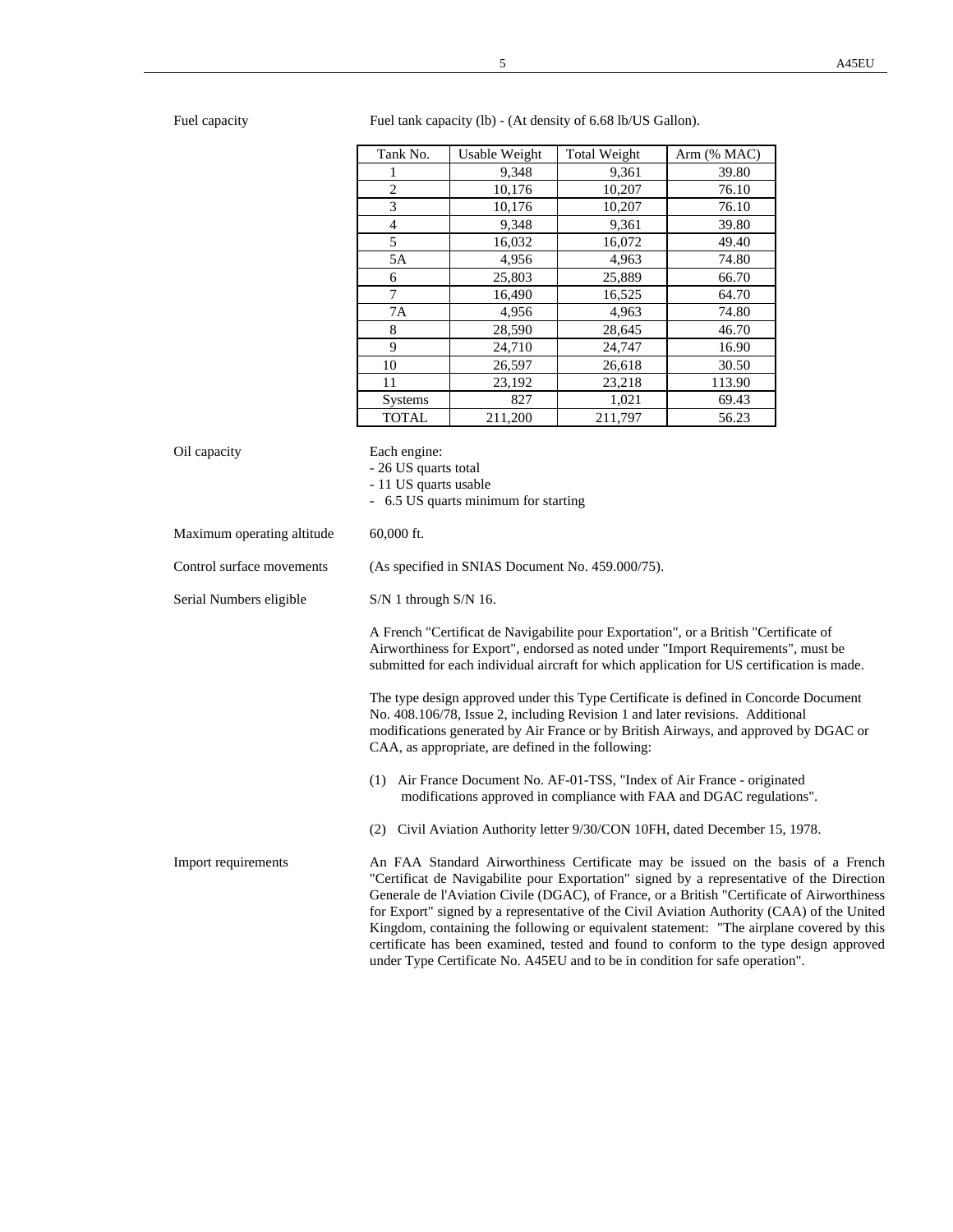| Certification basis | FAR $21.29(a)(1)(ii)$ based upon:                                                                                                                                                                                                                                                                                                                                                                                                                                                                                                    |  |  |  |
|---------------------|--------------------------------------------------------------------------------------------------------------------------------------------------------------------------------------------------------------------------------------------------------------------------------------------------------------------------------------------------------------------------------------------------------------------------------------------------------------------------------------------------------------------------------------|--|--|--|
|                     | The Anglo/French Supersonic Transport TSS Standards, as defined in Contents List No.<br>29, dated March 26, 1976.                                                                                                                                                                                                                                                                                                                                                                                                                    |  |  |  |
|                     | Portions of FAR 25 effective February 1, 1965, including Amendment Nos. 25-1 through<br>25-17, plus Amendment No. 25-18 with respect to new FAR 25.1001(i), and Amendment<br>Nos. 25-22 and 25-24 with respect to new FAR 25.1303(b)(4), as determined to be<br>applicable through code comparison of FAR 25 and TSS Standards.                                                                                                                                                                                                      |  |  |  |
|                     | Portions of US Special Conditions for Concorde, No. 25-43-EU-12, dated June 21, 1972,<br>including Amendment Nos. 1 through 5, determined to be applicable through code<br>comparison of those Special Conditions and TSS Standards.                                                                                                                                                                                                                                                                                                 |  |  |  |
|                     | FAR Part 36, dated December 1, 1969, including Amendment Nos. 1 through 10.                                                                                                                                                                                                                                                                                                                                                                                                                                                          |  |  |  |
|                     | Equivalent safety shown in lieu of direct compliance with respect to those requirements<br>listed in Attachment "F" of FAA Concorde Validation Program No. A45EU.                                                                                                                                                                                                                                                                                                                                                                    |  |  |  |
|                     | The aircraft is approved with respect to optional certification requirements relating to<br>ditching, ditching equipment and ice protection, corresponding to FAR 25.801, 25.1415<br>and 25.1419, respectively.                                                                                                                                                                                                                                                                                                                      |  |  |  |
|                     | Date of Application : July 15, 1965.<br>Type Certificate No. A45EU, issued January 9, 1979.                                                                                                                                                                                                                                                                                                                                                                                                                                          |  |  |  |
| Equipment           | The basic required equipment as prescribed in the applicable airworthiness regulations (see<br>Certification Basis) must be installed in the aircraft for airworthiness certification.<br>Concorde Equipment List SB/8/00/0020 identifies all required equipment and all optional<br>equipment approved by the Direction Generale de l'Aviation Civile (DGAC) of France and<br>by the Civil Aviation Authority (CAA) of the United Kingdom.                                                                                          |  |  |  |
|                     | In addition, the following apply:                                                                                                                                                                                                                                                                                                                                                                                                                                                                                                    |  |  |  |
|                     | (1) CAA/DGAC-Approved Airplane Flight Manual, Document No. CSD/FM/FAA<br>No. 1, approved December 5, 1978, is applicable for all serial numbers.                                                                                                                                                                                                                                                                                                                                                                                     |  |  |  |
|                     | (2) Rain repellant installation is required in accordance with Concorde Dwg E81/-5221.                                                                                                                                                                                                                                                                                                                                                                                                                                               |  |  |  |
|                     | (3) Main and nose-wheel tires are required in accordance with Concorde Specification<br>No. 459579/77.                                                                                                                                                                                                                                                                                                                                                                                                                               |  |  |  |
| Service information | A. General<br>All Concorde Service Bulletins are approved by the French DGAC and the United<br>Kingdom CAA and carry a statement to that effect. This statement may be<br>interpreted as "FAA-approved". All Service Bulletins that are declared Mandatory<br>by the CAA or are the subject of a French "Consigne de Navigabilite" carry a<br>statement to that effect. Other available service documents for the Concorde<br>include:<br>(1) Structural Repair Manual<br>(2) Illustrated Parts Catalog<br>(3) Wiring Diagram Manual |  |  |  |
|                     | (4) Maintenance Manual<br><b>Special Maintenance Requirements</b><br>В.                                                                                                                                                                                                                                                                                                                                                                                                                                                              |  |  |  |
|                     | All Concorde aircraft must be maintained in accordance with a program which                                                                                                                                                                                                                                                                                                                                                                                                                                                          |  |  |  |

includes the maintenance tasks presented in the current issues of the following: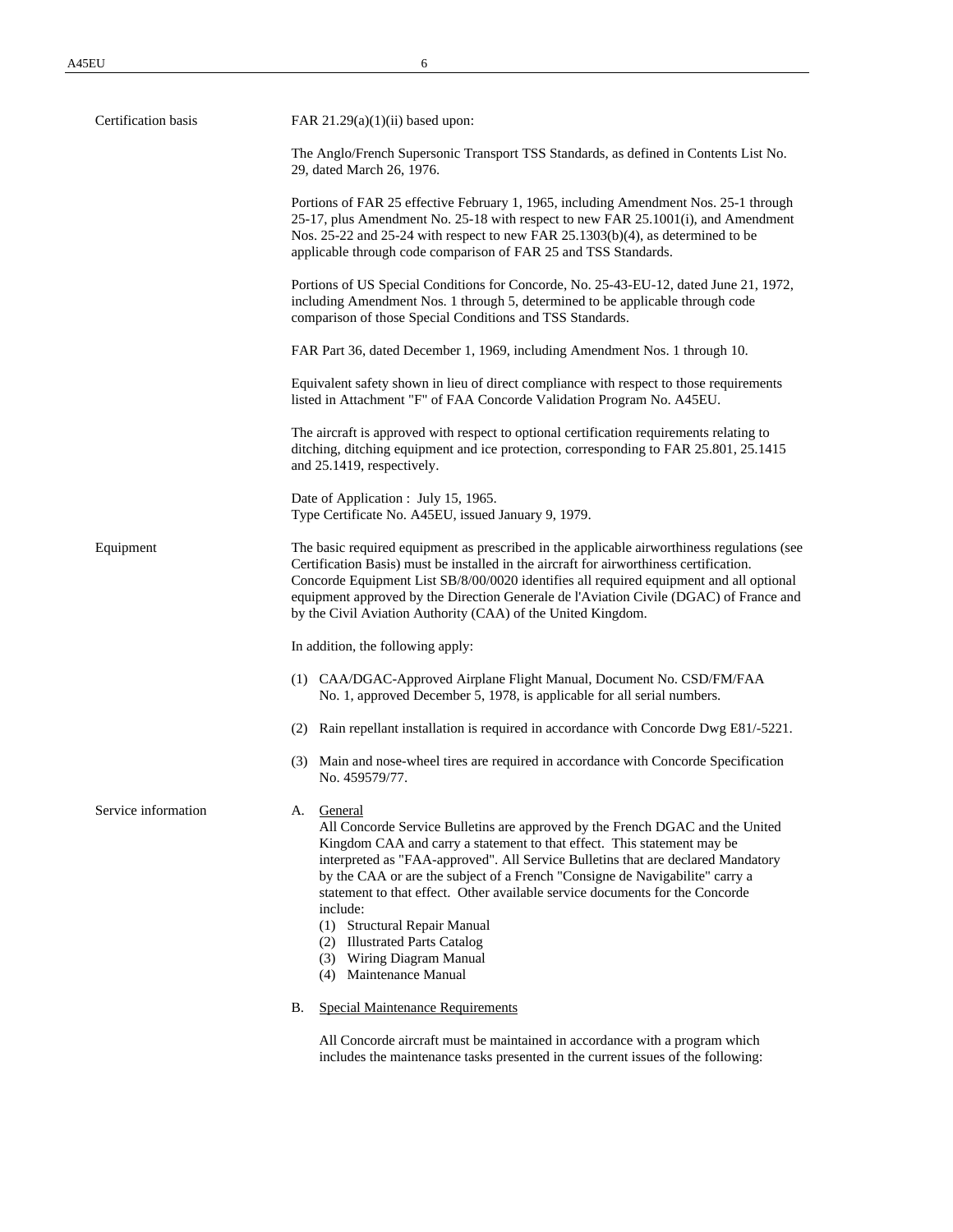- (1) Concorde Document SST/B83/7013 "Special Maintenance Tasks Required for FAA Certification"
- (2) Concorde Service Bulletin No. 27.040 "SERVO-CONTROL INSPECTION FOR DETECTION OF CRACKS ON VARIOUS CRITICAL COMPONENTS"
- (3) Concorde Service Bulletin No. 27.041 "INSPECTION FOR HYDRAULIC FLUID TRANSFER DUE TO CRACKS AT SERVO-CONTROLS
- and
- (4) Concorde Service Bulletin No. 53.045 "INSPECTION OF UPPER FUSELAGE (ROOF) BETWEEN FR 41 AND FR 72"

Service information C. Special Modification Requirements

The special maintenance requirements of Subsection B above result from certification safety analyses and are necessary for compliance with the airworthiness objectives of the Concorde certification basis. Any modification to a system or component that is the subject of such maintenance requirements must be evaluated with respect to reliability in a manner consistent with the Concorde's certification safety analyses, and the airplane's maintenance program must be amended as necessary to ensure the declared level of reliability in service for the modified system or component.

## **NOTES**

- NOTE 1. (a) Current weight and balance report, including list of equipment included in certificated empty weight, and loading instructions, must be in each aircraft at the time of original certification and at all times thereafter except in the case of operators having an approved weight control system. SNIAS/BAC Report "Weight and Balance Manual" contains loading information for each airplane and interior arrangement configuration as delivered. This report contains, or refers to, information relative to location of all passengers and crew member seats, location and capacity of all cargo and baggage compartments, buffets, storage spaces and coat rooms, location and capacity of lounges and lavatories.
	- (b) The airplane must be loaded so that the C.G. is within the specified limits at all times, considering fuel loading, usage and management, gear retraction, and movement of crew and passengers from their assigned positions.
	- (c) The weights of unusable fuel, systems oil and hydraulic fluid must be included in the airplane operating weight empty, and are as listed below.
		- (i) The unusable fuel is the difference between the total fuel and the usable fuel. It corresponds to that amount of fuel in the tanks and in the system determined to be unavailable to the engine in accordance with FAR 25.959.

| - system unusable fuel | 88 kg (194 lb); arm 61.17% $C_0$ .  |
|------------------------|-------------------------------------|
| - tanks unusable fuel  | 183 kg (403 lb); arm 59.23% $C_0$ . |

(In the level attitude, 660 kg (1455 lb) of fuel at  $65.19\%$  C<sub>0</sub> are undrainable).

(ii) The system oil is the total amount of oil in the engine and constant speed drive units, lines and tanks:

| - engine oil               | : 100 kg (220 lb); arm 76.43% $C_0$ . |
|----------------------------|---------------------------------------|
| - constant speed drive oil | : 36 kg (79 lb); arm 78.92% $C_0$ .   |

- (iii) The hydraulic fluid is the total amount of fluid in the reservoirs, lines and equipment:
	- hydraulic fluid  $\qquad \qquad$  : 316 kg (697 lb); arm 64.69% C<sub>0</sub>.